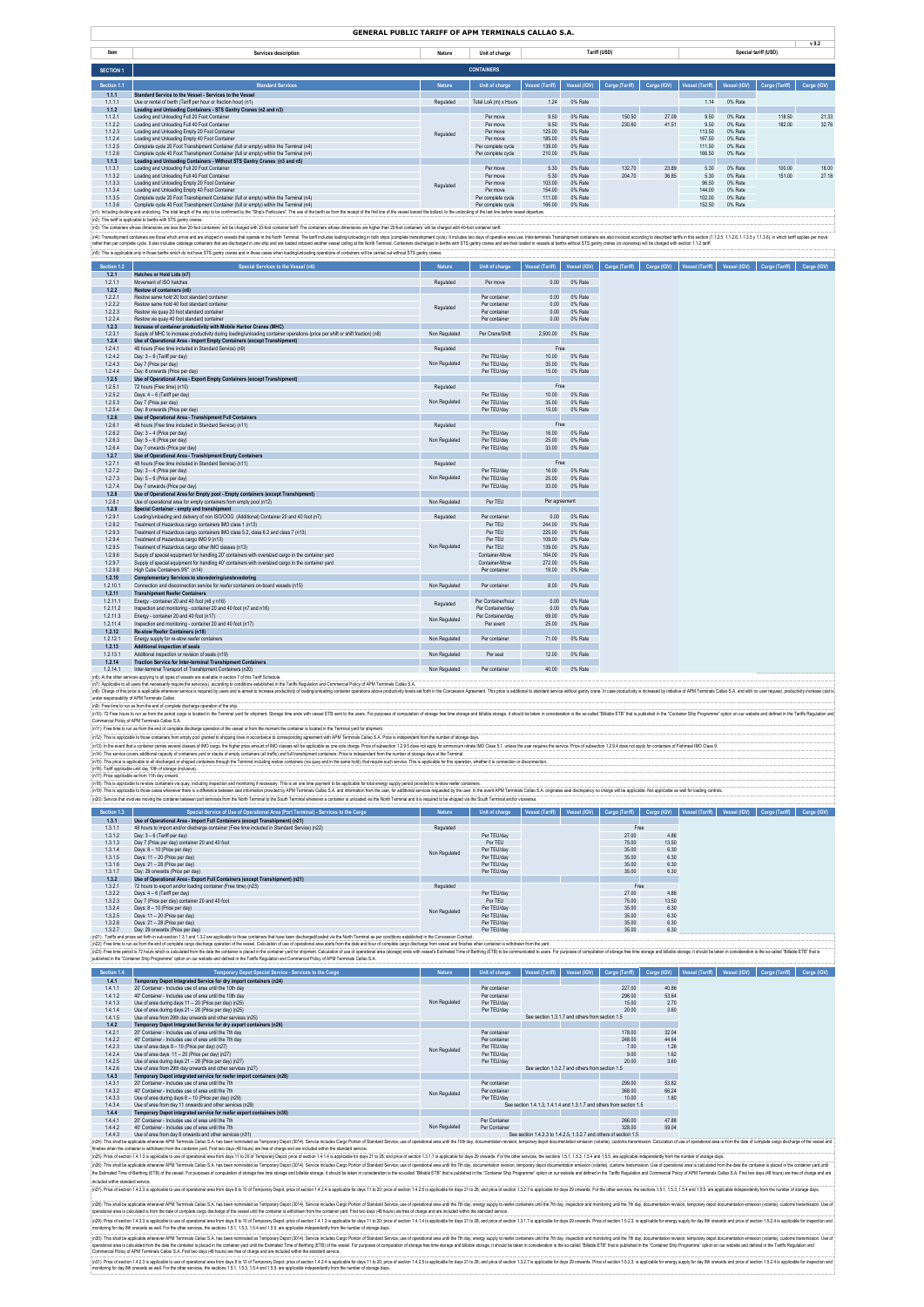| Section 1.5 | Other Special Services for Containers (Port Terminal & Tempory Depot) - Services to the Cargo                                                                                                                                  | Nature        | Unit of charge     | Vessel (Tariff) | Vessel (IGV) |           |        | Cargo (Tariff)   Cargo (IGV)   Vessel (Tariff)   Vessel (IGV)   Cargo (Tariff) | Cargo (IGV) |
|-------------|--------------------------------------------------------------------------------------------------------------------------------------------------------------------------------------------------------------------------------|---------------|--------------------|-----------------|--------------|-----------|--------|--------------------------------------------------------------------------------|-------------|
| 1.5.1       | Special Cargo                                                                                                                                                                                                                  |               |                    |                 |              |           |        |                                                                                |             |
| 1.5.1.1     | Treatment of Hazardous cargo containers IMO class 1 (n32)                                                                                                                                                                      |               | Per TFU            |                 |              | 244.00    | 43.92  |                                                                                |             |
| 1.5.1.2     | Treatment of Hazardous cargo containers IMO class 5.2, class 6.2 and class 7 (n32)                                                                                                                                             |               | Per TEU            |                 |              | 225.00    | 40.50  |                                                                                |             |
| 1.5.1.3     | Treatment of Hazardous cargo IMO 9 (n32 and n33)                                                                                                                                                                               |               | Per TEU            |                 |              | 109.00    | 19.62  |                                                                                |             |
| 1.5.1.4     | Treatment of Hazardous cargo other IMO classes (n32)                                                                                                                                                                           | Non Regulated | Per TEU            |                 |              | 139.00    | 25.02  |                                                                                |             |
| 1.5.1.5     | Supply of special equipment for handling 20' containers with oversized cargo in the container vard                                                                                                                             |               | Container-Move     |                 |              | 164.00    | 29.52  |                                                                                |             |
| 1.5.1.6     | Supply of special equipment for handling 40' containers with oversized cargo in the container vard                                                                                                                             |               | Container-Move     |                 |              | 272.00    | 48.96  |                                                                                |             |
| 1.5.1.7     | High Cube Containers 9'6" (n34)                                                                                                                                                                                                |               | Container          |                 |              | 19.00     | 3.42   |                                                                                |             |
| 1.5.2       | <b>Reefer Container</b>                                                                                                                                                                                                        |               |                    |                 |              |           |        |                                                                                |             |
| 1.5.2.1     | Energy - 20' and 40' container (n35 and n36)                                                                                                                                                                                   | Regulated     | Per container/hour |                 |              | 0.00      | 0.00   |                                                                                |             |
| 1.5.2.2     | Inspection and monitoring - 20' and 40' container (n35 and n36)                                                                                                                                                                |               | Per container/day  |                 |              | 0.00      | 0.00   |                                                                                |             |
| 1.5.2.3     | Energy - 20' and 40' container (Price per day or fraction day) (n37)                                                                                                                                                           |               | Per container/day  |                 |              | 69.00     | 12.42  |                                                                                |             |
| 1,5.2.4     | Inspection and monitoring - 20' and 40' container (n37).                                                                                                                                                                       | Non Regulated | Per event          |                 |              | 25.00     | 4.50   |                                                                                |             |
| 1.5.2.5     | Pre-cooling empty container (n38)                                                                                                                                                                                              |               | Per Container      |                 |              | 39.80     | 7.16   |                                                                                |             |
| 1.5.2.6     | Assembly and disassembly of clip system on reefer Gensets (n35)                                                                                                                                                                | Regulated     | Per complete cycle |                 |              | 0.00      | 0.00   |                                                                                |             |
| 1.5.3       | Cargo Handling and horizontal movement operations                                                                                                                                                                              |               |                    |                 |              |           |        |                                                                                |             |
| 1.5.3.1     | Additional Movement to Standard Service in the terminal as per request of the user or authorities (n35)                                                                                                                        |               | Per Container      |                 |              | 0.00      | 0.00   |                                                                                |             |
| 1,5,3,2     | Cargo inspection with groups o gangs - 20' and 40' container (n35)                                                                                                                                                             | Regulated     | Per Container      |                 |              | 0.00      | 0.00   |                                                                                |             |
| 1,5,3,3     | Cargo inspection with forklifts - 20' and 40' container (n35)                                                                                                                                                                  |               | Per Container      |                 |              | 0.00      | 0.00   |                                                                                |             |
| 1.5.3.4     | Consolidation/deconsolidation of dry containers including Gate In/Gate Out of empty container                                                                                                                                  |               | Per Container      |                 |              | 176.00    | 31.68  |                                                                                |             |
| 1,5,3,5     | Consolidation/deconsolidation of reefer containers                                                                                                                                                                             |               | Per Container      |                 |              | 230.00    | 41.40  |                                                                                |             |
| 1,5,3,6     | Consolidation/deconsolidation of reefer containers including Gate In/Gate Out of empty containers                                                                                                                              | Non Regulated | Per Container      |                 |              | 660.00    | 118.80 |                                                                                |             |
| 1,5,3,7     | Consolidation/deconsolidation of containers with Mobile Harbour Cranes (Price per shift or fraction shift) (n38)                                                                                                               |               | Per Container      |                 |              | 800.00    | 144.00 |                                                                                |             |
| 1,5,3,8     | Consolidation/deconsolidation of containers with Mobile Harbour Cranes (Price per shift or fraction shift) (n39)                                                                                                               |               | Per shift          |                 |              | 1.250.00  | 225.00 |                                                                                |             |
| 1.5.4       | <b>Other Services</b>                                                                                                                                                                                                          |               |                    |                 |              |           |        |                                                                                |             |
| 1.5.4.1     | Breakdown as per instructions of freight forward agent (n40)                                                                                                                                                                   |               | Per B/L            |                 |              | 23.00     | 4.14   |                                                                                |             |
| 1.5.4.2     | Bill of lading breakdown (n40)                                                                                                                                                                                                 |               | Per breakdown      |                 |              | 23.00     | 4.14   |                                                                                |             |
| 1,5,4,3     | Sweeping of empty container                                                                                                                                                                                                    |               | Per container      |                 |              | 6.00      | 1.08   |                                                                                |             |
| 1.5.4.4     | Simple cleaning of container                                                                                                                                                                                                   |               | Per container      |                 |              | 24.00     | 4.32   |                                                                                |             |
| 1.5.4.5     | Chemical cleaning of container                                                                                                                                                                                                 | Non Regulated | Per container      |                 |              | 48.00     | 8.64   |                                                                                |             |
| 1,5,4,6     | Container repair                                                                                                                                                                                                               |               | Per Activity       |                 |              | Per guote |        |                                                                                |             |
| 1,5,4.7     | Seal placement services                                                                                                                                                                                                        |               | Per seal           |                 |              | 12.00     | 2.16   |                                                                                |             |
| 1,5,4,8     | Additional inspection or revision of seals (n19)                                                                                                                                                                               |               | Per seal           |                 |              | 12.00     | 2.16   |                                                                                |             |
| 1.5.4.9     | Labels Placing or Removal Services (n41)                                                                                                                                                                                       |               | Per container      |                 |              | 9.00      | 1.62   |                                                                                |             |
| 1.5.4.10    | Additional weighing of containers (n42)                                                                                                                                                                                        |               | Per container      |                 |              | 90.00     | 16.20  |                                                                                |             |
| 1.5.5       | <b>Depot for Empty Containers</b>                                                                                                                                                                                              |               |                    |                 |              |           |        |                                                                                |             |
| 1.5.5.1     | Gate In (n43)                                                                                                                                                                                                                  | Non Regulated | Per container      |                 |              | 190.00    | 34.20  |                                                                                |             |
| 1,5.5.2     | Gate Out (n43)                                                                                                                                                                                                                 |               | Per container      |                 |              | 160.00    | 28.80  |                                                                                |             |
|             | n32): In the event that a container carries several classes of IMO caroo. the higher price amount of IMO classes will be applicable as one sole charge. Price of service (subsection 1.5.1.4) does not apply for ammonium nitr |               |                    |                 |              |           |        |                                                                                |             |

(63). The place of this serice placed in 5.13) descriptly for the lMO Gas 9 periodiy delated in the Contrier Monormer List (CAL) to sipping the procedure.<br>(63). Aspicale all uses that means in 3.3) descriptions in the cont

i@Sonic to the outer of the heliodial one of a low for the experiment of the state of the state of the state of the state of the state of the state of the state of the state of the state of the state of the state of the st

m/2) Weighing of constructions and be the secured at the secured of the secured of the secured of the secured of the advanced of the advanced of the secured of the secured interactions of the secure is applicable for consi (n43): This service shall not be applicable for shipping, unloading or transhipment services for empty containers set forth in Section 1.1.2 and 1.1.3 of current Tariff Schedule.

| <b>SECTION 2</b> |                                                                                                                                                                                                                                |               | <b>BREAK BULK CARGO SERVICES</b> |                        |              |                |             |                             |              |                |             |
|------------------|--------------------------------------------------------------------------------------------------------------------------------------------------------------------------------------------------------------------------------|---------------|----------------------------------|------------------------|--------------|----------------|-------------|-----------------------------|--------------|----------------|-------------|
| Section 2.1      | <b>Standard Services</b>                                                                                                                                                                                                       | Nature        | Unit of charge                   | <b>Vessel (Tariff)</b> | Vessel (IGV) | Cargo (Tariff) | Cargo (IGV) | Vessel (Tariff)             | Vessel (IGV) | Cargo (Tariff) | Cargo (IGV) |
| 2.1.1            | Standard Service to the Vessel - Services to the Vessel                                                                                                                                                                        |               |                                  |                        |              |                |             |                             |              |                |             |
| 2.1.1.1          | Use or rental of berth (Tariff per hour or fraction hour) (n1)                                                                                                                                                                 | Regulated     | Total LoA (m) x Hours            | 1.24                   | 0% Rate      |                |             | 1.14                        | 0% Rate      |                |             |
| 2.1.2            | <b>Standard Service to Break Bulk Cargo</b>                                                                                                                                                                                    |               |                                  |                        |              |                |             |                             |              |                |             |
| 2.1.2.1          | Loading and Unloading of Break Bulk cargo (n44)                                                                                                                                                                                | Regulated     | Per Ton                          | 2.50                   | 0% Rate      | 11.00          | 1.98        | 2.50                        | 0% Rate      | 9.20           | 1.66        |
|                  | [n44]: Vessel potion of this tariff includes transference of the cargo from vessel to the quay, lashing/unlashing and tally. Payment of Vessel potion will be applicable to the shipping line or cargo consignee, upon conditi |               |                                  |                        |              |                |             |                             |              |                |             |
|                  |                                                                                                                                                                                                                                |               |                                  |                        |              |                |             |                             |              |                |             |
| Section 2.2      | Special Services - Services to the Vessel (n6)                                                                                                                                                                                 | Nature        | Unit of charge                   | Vessel (Tariff)        | Vessel (IGV) | Cargo (Tariff) | Cargo (IGV) | Vessel (Tariff)             | Vessel (IGV) | Cargo (Tariff) | Cargo (IGV) |
| 2.2.1            | Hatches or Hold Lids (n7)                                                                                                                                                                                                      |               |                                  |                        |              |                |             |                             |              |                |             |
| 2.2.1.1          | Movement of ISO hatches                                                                                                                                                                                                        | Regulated     | Per move                         | 0.00                   | 0% Rate      |                |             |                             |              |                |             |
| 2.2.2            | Re-stow of Break Bulk Cargo                                                                                                                                                                                                    |               |                                  |                        |              |                |             |                             |              |                |             |
| 2.2.2.1          | Re-stow via vessel                                                                                                                                                                                                             | Regulated     | Per ton                          | 13.50                  | 0% Rate      |                |             | 12.50                       | Tasa 0%      |                |             |
| 22.2.2           | Re-stow via quay (n45)                                                                                                                                                                                                         |               | Per ton                          | 27.00                  | 0% Rate      |                |             | 25.00                       | Tasa 0%      |                |             |
| 2.2.3            | <b>Transhipment of Break Bulk cargo</b>                                                                                                                                                                                        |               |                                  |                        |              |                |             |                             |              |                |             |
| 2.2.3.1          | Transhipment of Break Bulk cargo - Complete cycle (n46)                                                                                                                                                                        | Non Regulated | Per ton                          | 23.40                  | 0% Rate      |                |             |                             |              |                |             |
|                  | (n45): This is applicable to the cargo that is re-stowed in the same hold (level) or in another hold (level) of the vessel which in both cases cargo requires to be temporarily transferred to the quay.                       |               |                                  |                        |              |                |             |                             |              |                |             |
|                  | (n46): Price of service includes 3 free days of storage which applies after completion of cargo discharge operation of the vessel.                                                                                             |               |                                  |                        |              |                |             |                             |              |                |             |
|                  |                                                                                                                                                                                                                                |               |                                  |                        |              |                |             |                             |              |                |             |
| Section 2.3      | Special Service of Use of Operational Area (Port Terminal) - Services to the Cargo                                                                                                                                             | Nature        | Unit of charge                   | Vessel (Tariff)        | Vessel (IGV) | Cargo (Tariff) |             | Cargo (IGV) Vessel (Tariff) | Vessel (IGV) | Cargo (Tariff) | Cargo (IGV) |

| <b>NEUGHUIL AND</b> | ORCOGI OCIVICE OI OSE OI ORCIGIOTICI ALEG IFOIL I CHIIIIICI " OCIVICES IO HIE OSIAO. | веше          | <b>UNITED TO ANOTHER</b>                                                                                                                       |  |       |      |  | is a coose from I acose from I can and from I can a from I acose from I acose from I can an I can In Carlo fro |  |
|---------------------|--------------------------------------------------------------------------------------|---------------|------------------------------------------------------------------------------------------------------------------------------------------------|--|-------|------|--|----------------------------------------------------------------------------------------------------------------|--|
| 2.3.1               | Use of Operational Area - All traffic                                                |               |                                                                                                                                                |  |       |      |  |                                                                                                                |  |
| 2.3.1.1             | Days: 1 - 3 (Free time - included in Standard Service)                               | Regulated     |                                                                                                                                                |  | Free  |      |  |                                                                                                                |  |
| 2.3.1.2             | Days: 4 - 10 (Tariff for whole period or fraction period)                            |               | Per ton                                                                                                                                        |  | 23.00 | 4.14 |  |                                                                                                                |  |
| 2.3.1.3             | Days: 11 - 20 (Tariff per day or fraction day)                                       | Non Regulated | Per ton/day                                                                                                                                    |  | 2.60  | 0.47 |  |                                                                                                                |  |
| 2.3.1.4             | Days: 21 - onwards (Tariff per day or fraction day)                                  |               | Per ton/day                                                                                                                                    |  | 4.20  | 0.76 |  |                                                                                                                |  |
|                     |                                                                                      |               |                                                                                                                                                |  |       |      |  |                                                                                                                |  |
| Section 2.4         | Special Service of Temporary Depot - Services to the Cargo                           | Nature        | Unit of charge   Vessel (Tariff)   Vessel (IGV)   Cargo (Tariff)   Cargo (IGV)   Vessel (Tariff)   Vessel (IGV)   Cargo (Tariff)   Cargo (IGV) |  |       |      |  |                                                                                                                |  |
| 2.4.1               | Temporary Depot Integrated Service - All traffic (n47)                               |               |                                                                                                                                                |  |       |      |  |                                                                                                                |  |
| 2.4.1.1             | Break Bulk Cargo - Includes use of operational area until day 10                     |               | Per ton                                                                                                                                        |  | 26.50 | 4.77 |  |                                                                                                                |  |
| 2.4.1.2             | Use of operational area from days 11 - 20 (Price per day of day fraction)            | Non Regulated | Per ton/day                                                                                                                                    |  | 1.50  | 0.27 |  |                                                                                                                |  |
| $  -$               | .                                                                                    |               |                                                                                                                                                |  |       |      |  |                                                                                                                |  |

2.4.1. Use doperations are form day 21 owerst and other earlies (MS)<br>(ATT) is a splicite where we are investigated in the second of the second outlet are previous continue and a splicit of the content of the content of the chaps and are part of the Standard Service.<br>(nds): Price of sectors 23.14. is applicable for use of copositional area of Temporary Depot service form day 21 and onwards. For the character, tanthis and prices of sections fr

|             | THAT A DEVICE THE AND CONTROLL OF A DECIDENT RESIDENT CHINA'S DEVICE THILLIGAL AT A MARKET OF THE VIDEO OF THE CALL ON A COLOR OF MARKET AND A COLOR OF A COLOR OF THE THILLIGHT OF THE CHINA'S A LEGAL AND SULLED A COLOR OF |               |                |                 |              |                |        |                             |              |                            |      |  |
|-------------|-------------------------------------------------------------------------------------------------------------------------------------------------------------------------------------------------------------------------------|---------------|----------------|-----------------|--------------|----------------|--------|-----------------------------|--------------|----------------------------|------|--|
| Section 2.5 | Other Special Services to Break Bulk Cargo (Port Terminal & Temporary Depot) - Services to the Cargo                                                                                                                          | Nature        | Unit of charge | Vessel (Tariff) | Vessel (IGV) | Cargo (Tariff) |        | Cargo (IGV) Vessel (Tariff) | Vessel (IGV) | Cargo (Tariff) Cargo (IGV) |      |  |
| 2.5.1       | Use of Simple Depot - All traffic (n49)                                                                                                                                                                                       |               |                |                 |              |                |        |                             |              |                            |      |  |
| 2.5.1.1     | Days: 1 - 30 (Price per month or fraction month)                                                                                                                                                                              | Non Regulated | Per m2         |                 |              | 10.50          | 1.89   |                             |              |                            |      |  |
| 2.5.2       | Special Cargo                                                                                                                                                                                                                 |               |                |                 |              |                |        |                             |              |                            |      |  |
| 2.5.2.1     | Loading/Unloading of project cargo without mobile harbor crane (n50)                                                                                                                                                          |               | Per ton or m3  |                 |              | 25.00          | 4.50   |                             |              | 23.00                      | 4.14 |  |
| 2.5.2.2     | Loading/Unloading of project cargo with mobile harbor crane (n50)                                                                                                                                                             | Regulated     | Per ton or m3  |                 |              | 35.00          | 6.30   |                             |              | 33.00                      | 5.94 |  |
| 2.5.2.3     | Special treatment to hazardous cargo using equipment and additional personnel - direct treatment (n51)                                                                                                                        |               | Per ton        |                 |              | 14.50          | 2.61   |                             |              | 14.30                      | 2.57 |  |
| 2.5.2.4     | Special treatment to hazardous cargo using equipment and additional personnel - indirect treatment (n51)                                                                                                                      |               | Per ton        |                 |              | 21.60          | 3.89   |                             |              | 21.60                      | 3.89 |  |
| 2.5.3       | Cargo Handling and horizontal movement operations                                                                                                                                                                             |               |                |                 |              |                |        |                             |              |                            |      |  |
| 2.5.3.1     | Additional Movement as per request of the user or competent authority                                                                                                                                                         |               | Per ton        |                 |              | 3.50           | 0.63   |                             |              |                            |      |  |
| 2.5.3.2     | Handling for registry of break bulk cargo (n52)                                                                                                                                                                               |               | Per ton        |                 |              | 3.50           | 0.63   |                             |              |                            |      |  |
| 2.5.3.3     | Deconsolidation/Consolidation of break bulk cargo with MAFIs (n53)                                                                                                                                                            | Non Regulated | Per MAFI       |                 |              | 276.00         | 49.68  |                             |              |                            |      |  |
| 2.5.3.4     | Desconsolidation/Consolidation of Break Bulk cargo in MAFI's with Mobile Harbour Cranes (Price per shift or fraction shift) (n54)                                                                                             |               | Per Shift      |                 |              | 1.250.00       | 225.00 |                             |              |                            |      |  |
| 2.5.3.5     | Deconsolidation/Consolidation of MAFIs (n55)                                                                                                                                                                                  |               | Par MAFI       | 83.00           | 14.94        |                |        |                             |              |                            |      |  |
| 2.5.4       | Other services                                                                                                                                                                                                                |               |                |                 |              |                |        |                             |              |                            |      |  |
|             |                                                                                                                                                                                                                               |               |                |                 |              |                |        |                             |              |                            |      |  |

 $\begin{tabular}{c|c|c|c|c} \hline 25.35 & Decomposition of back to the model of the 5000 & 25000 & 25000 & 25000 & 25000 & 25000 & 25000 & 25000 & 25000 & 25000 & 25000 & 25000 & 25000 & 25000 & 25000 & 25000 & 25000 & 25000 & 25000 & 25000 & 25000 & 25000 & 25000 & 25000 & 25000 & 25000 & 2500$ 

| <b>SECTION 3</b>                                                                                                                                                                                                               |                                                                                                                                                                                                           |               | <b>RO-RO CARGO SERVICES</b> |                 |              |                |             |                 |              |                |               |
|--------------------------------------------------------------------------------------------------------------------------------------------------------------------------------------------------------------------------------|-----------------------------------------------------------------------------------------------------------------------------------------------------------------------------------------------------------|---------------|-----------------------------|-----------------|--------------|----------------|-------------|-----------------|--------------|----------------|---------------|
| Section 3.1                                                                                                                                                                                                                    | <b>Standard Service</b>                                                                                                                                                                                   | Nature        | Unit of charge              | Vessel (Tariff) | Vessel (IGV) | Cargo (Tariff) | Cargo (IGV) | Vessel (Tariff) | Vessel (IGV) | Cargo (Tariff) | Cargo (IGV)   |
| 3.1.1                                                                                                                                                                                                                          | Standard Service to the Vessel - Services to the Vessel                                                                                                                                                   |               |                             |                 |              |                |             |                 |              |                |               |
| 3.1.1.1                                                                                                                                                                                                                        | Use or rental of berth (Tariff per hour or fraction hour) (n1)                                                                                                                                            | Regulated     | Total LoA (m) x Hours       | 1.24            | 0% Rate      |                |             | 1.14            | 0% Rate      |                |               |
| 3.1.2                                                                                                                                                                                                                          | <b>Standard Service to Ro-Ro Cargo</b>                                                                                                                                                                    |               |                             |                 |              |                |             |                 |              |                |               |
| 3.1.2.1                                                                                                                                                                                                                        | Loading or Unloading of Ro-Ro Cargo (n56)                                                                                                                                                                 | Regulated     | Per ton                     | 3.50            | 0% Rate      | 37.00          | 6.66        | 3.50            | 0% Rate      | 32.30          | $5.8^{\circ}$ |
| (n56): Vessel portion of this tariff will be charged to the Shipping line (or representative), unless maritime shipping contract indicates otherwise. If Vessel portion of this tariff is charged to the cargo consignee, then |                                                                                                                                                                                                           |               |                             |                 |              |                |             |                 |              |                |               |
| Section 3.2                                                                                                                                                                                                                    |                                                                                                                                                                                                           | Nature        |                             |                 |              |                |             |                 |              |                |               |
|                                                                                                                                                                                                                                |                                                                                                                                                                                                           |               |                             |                 |              |                |             |                 |              |                |               |
|                                                                                                                                                                                                                                | Special Services - Services to the Vessel                                                                                                                                                                 |               | Unit of charge              | Vessel (Tariff) | Vessel (IGV) | Cargo (Tariff) | Cargo (IGV) | Vessel (Tariff) | Vessel (IGV) | Cargo (Tariff) | Cargo (IGV)   |
| 3.2.1                                                                                                                                                                                                                          | Re-stow of Ro-Ro cargo                                                                                                                                                                                    |               |                             |                 |              |                |             |                 |              |                |               |
| 3.2.1.1                                                                                                                                                                                                                        | Re-stow via vessel                                                                                                                                                                                        |               | Per ton                     | 41.50           | 0% Rate      |                |             | 40.00           | 0% Rate      |                |               |
| 3.2.1.2                                                                                                                                                                                                                        | Re-stow via quay (n57)                                                                                                                                                                                    | Regulated     | Per ton                     | 83.00           | 0% Rate      |                |             | 80.00           | 0% Rate      |                |               |
| 3.2.2                                                                                                                                                                                                                          | Transhipment of Ro-Ro cargo                                                                                                                                                                               |               |                             |                 |              |                |             |                 |              |                |               |
| 3221                                                                                                                                                                                                                           | Transhipment of Ro-Ro cargo - Complete cycle (n58)                                                                                                                                                        | Non Regulated | Per ton                     | 71.60           | 0% Rate      |                |             |                 |              |                |               |
|                                                                                                                                                                                                                                | :(n57): This is applicable to the cargo that is re-stowed in the same hold (level) or in another hold (level) of the vessel which in both cases cargo requires to be temporarily transferred to the quay. |               |                             |                 |              |                |             |                 |              |                |               |
|                                                                                                                                                                                                                                | (n58): Price of service includes 3 free days of storage which applies after completion of cargo discharge operation of the yessel.                                                                        |               |                             |                 |              |                |             |                 |              |                |               |

| Section 3.3 | Special Service of Use of Operational Area (Port Terminal) - Services to the Cargo                                                                                                                                             | Nature        | Unit of charge | <b>Vessel (Tariff)</b> | Vessel (IGV)    | Cargo (Tariff) | Cargo (IGV) | <b>Vessel (Tariff)</b> | Vessel (IGV) | Cargo (Tariff)                          | Cargo (IGV) |
|-------------|--------------------------------------------------------------------------------------------------------------------------------------------------------------------------------------------------------------------------------|---------------|----------------|------------------------|-----------------|----------------|-------------|------------------------|--------------|-----------------------------------------|-------------|
| 3.3.1       | Use of Operational Area - All traffic (n59)                                                                                                                                                                                    |               |                |                        |                 |                |             |                        |              |                                         |             |
| 3.3.1.1     | Days: 1 - 3 (Free time - included in Standard Service)                                                                                                                                                                         | Regulated     |                |                        |                 | Free           |             |                        |              |                                         |             |
| 3.3.1.2     | Days: 4 - 10 (Price for total period or fraction period)                                                                                                                                                                       | Non Regulated | Per ton        |                        |                 | 42.00          | 7.56        |                        |              |                                         |             |
| 3.3.1.3     | Days: 11 - onwards (Price per day or fraction day)                                                                                                                                                                             |               | Per ton/day    |                        |                 | 15.60          | 2.81        |                        |              |                                         |             |
|             | (n59): Prices of this section are applicable to all types of vehicle and machinery.                                                                                                                                            |               |                |                        |                 |                |             |                        |              |                                         |             |
|             |                                                                                                                                                                                                                                |               |                |                        |                 |                |             |                        |              |                                         |             |
| Section 3.4 | Special Service of Temporary Depot - Services to the Cargo                                                                                                                                                                     | <b>Nature</b> | Unit of charge | <b>Vessel (Tariff)</b> | Vessel (IGV)    | Cargo (Tariff) | Cargo (IGV) | Vessel (Tariff)        | Vessel (IGV) | Cargo (Tariff)                          | Cargo (IGV) |
| 3.4.1       | Temporary Depot Integrated Service - All traffic (n60)                                                                                                                                                                         |               |                |                        |                 |                |             |                        |              |                                         |             |
| 3.4.1.1     | Ro-Ro cargo in general - Includes use of operational area until day 10                                                                                                                                                         |               | Per ton        |                        |                 | 70.00          | 12.60       |                        |              |                                         |             |
| 3.4.1.2     | Use of operational area from day 11 onwards (Price per day or fraction day)                                                                                                                                                    | Non Regulated | Per ton/day    |                        |                 | 10.00          | 1.80        |                        |              |                                         |             |
| 3413        | Other services (n61)                                                                                                                                                                                                           |               |                |                        | See section 3.5 |                |             |                        |              |                                         |             |
|             | (n60): This is applicable whenever APM Terminals Callao S.A. is appointed as Temporary Depot (code 3014) after cargo has been previously coordinated and accepted by APMTC (Subject to space availability). It includes the St |               |                |                        |                 |                |             |                        |              |                                         |             |
|             | charge and are part of the Standard Service. Prices of this section are applicable to all types of vehicles and machinery.                                                                                                     |               |                |                        |                 |                |             |                        |              |                                         |             |
|             | (n61): Prices of section 3.5 apply to other services of Temporary Depot, independently from the number of storage days of RoRo cargo.                                                                                          |               |                |                        |                 |                |             |                        |              |                                         |             |
|             |                                                                                                                                                                                                                                |               |                |                        |                 |                |             |                        |              |                                         |             |
| Section 3.5 | Other Special Services to Ro-Ro Cargo (Port Terminal & Temporary Depot) - Services to the Cargo                                                                                                                                | <b>Nature</b> | Unit of charge | <b>Vessel (Tariff)</b> | Vessel (IGV)    | Cargo (Tariff) | Cargo (IGV) | Vessel (Tariff)        |              | Vessel (IGV) Cargo (Tariff) Cargo (IGV) |             |
| 3.5.1       | <b>Handling Services in Storage area</b>                                                                                                                                                                                       |               |                |                        |                 |                |             |                        |              |                                         |             |
| 3.5.1.1     | Handling for registry of Ro-Ro cargo (n62)                                                                                                                                                                                     | Non Regulated | Per ton        |                        |                 | 10.50          | 1.89        |                        |              |                                         |             |
| 3.5.1.2     | Extra movement of Ro-Ro cargo (n63)                                                                                                                                                                                            |               | Per ton        |                        |                 | 2.10           | 0.38        |                        |              |                                         |             |
| 3.5.2       | Deconsolidation/Consolidation                                                                                                                                                                                                  |               |                |                        |                 |                |             |                        |              |                                         |             |
| 0.001       | 「あっしゃ」ということが、「ある」ということが、「これをもっている」ということ、「なんなんなんなんなん」                                                                                                                                                                           |               | COLLAGE TO     |                        |                 | ozo oo         | 10.00       |                        |              |                                         |             |

-3.5.2. Deconsolidation/Consolidation of Ro-Ro ango with M-F1s (n-6)<br>3.5.2.1 Deconsolidation/Consolidation of Ro-Ro cargo with M-F1s (n-6)<br>3.5.2.3 Deconsolidation/Consolidation of Ro-F1s (n-5) with Mobile Harbour Canes (P (65). This debted and option of the experiment the property of the experiment of the case of the interest of the inspect of the last debte and one and one and the use, (asp oner or only per experiment of the last and the s

(4) periods. This is subject to Mobile Harbour Cranes' av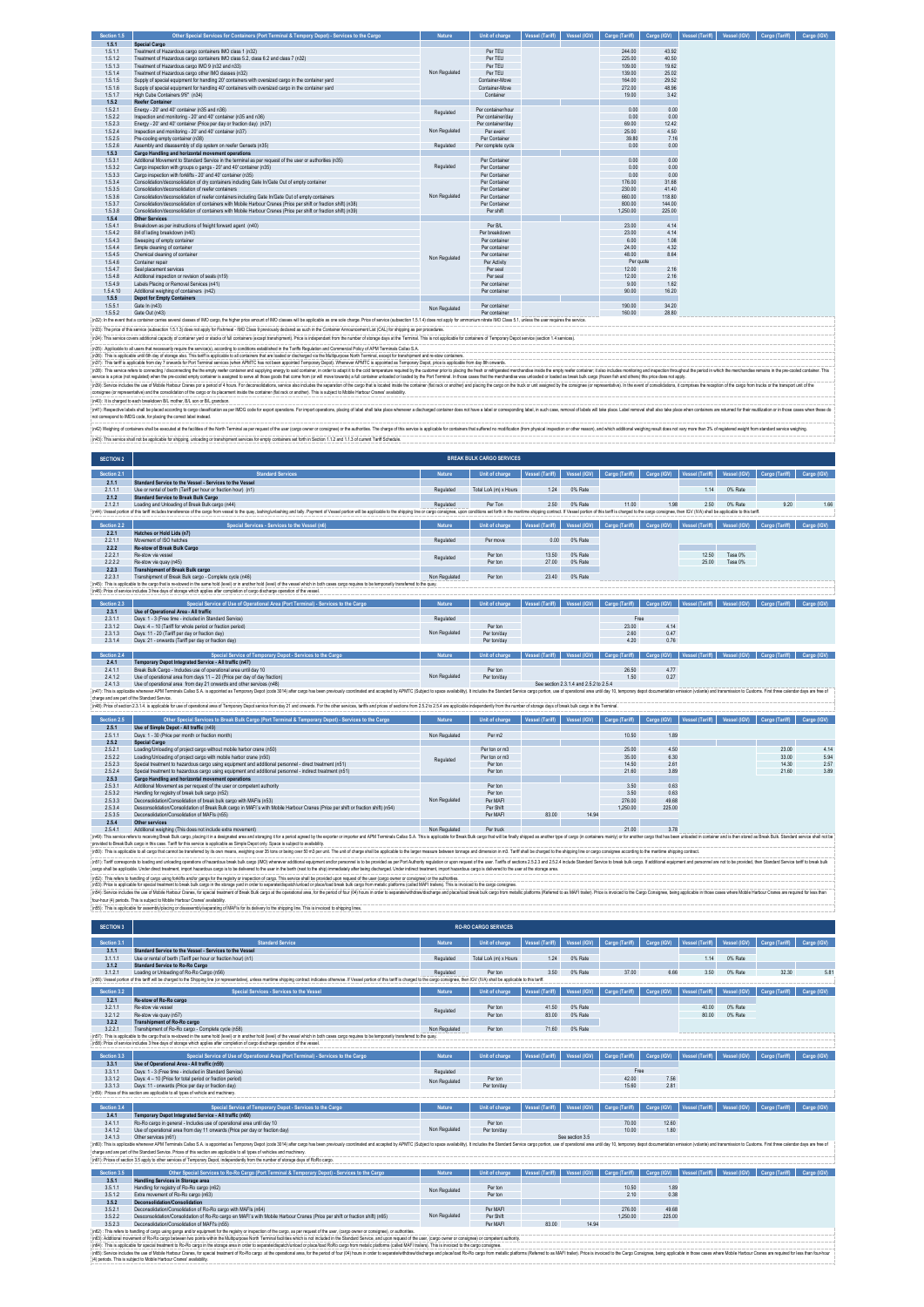| <b>SECTION 4</b> |                                                                           |               | <b>SOLID BULK CARGO</b> |                 |              |                                            |             |                               |              |                                         |             |
|------------------|---------------------------------------------------------------------------|---------------|-------------------------|-----------------|--------------|--------------------------------------------|-------------|-------------------------------|--------------|-----------------------------------------|-------------|
| Section 4.1      | <b>Standard Service</b>                                                   | Nature        | Unit of charge          | Vessel (Tariff) | Vessel (IGV) | Cargo (Tariff) Cargo (IGV) Vessel (Tariff) |             |                               | Vessel (IGV) | Cargo (Tariff)                          | Cargo (IGV) |
| 4.1.1            | Standard Service to the Vessel - Services to the Vessel                   |               |                         |                 |              |                                            |             |                               |              |                                         |             |
| 4.1.1.1          | Use or rental of berth (Tariff per hour or fraction hour) (n1)            | Regulated     | Total LoA (m) x Hours   | 1.24            | 0% Rate      |                                            |             | 1.14                          | 0% Rate      |                                         |             |
| 4.1.2            | Standard Service to Solid Bulk Cargo - Services to the Cargo              |               |                         |                 |              |                                            |             |                               |              |                                         |             |
| 4.1.2.1          | Loading or Unloading of Solid Bulk                                        | Regulated     | Per ton                 |                 |              | 6.44                                       | 1.16        |                               |              | 5.60                                    | 1.01        |
| Section 4.2      | Special Services - Services to the Vessel                                 | Nature        | Unit of charge          | Vessel (Tariff) | Vessel (IGV) | Cargo (Tariff)                             | Cargo (IGV) | Vessel (Tariff)               | Vessel (IGV) | Cargo (Tariff)                          | Cargo (IGV) |
|                  |                                                                           |               |                         |                 |              |                                            |             |                               |              |                                         |             |
| 4.2.1<br>4.2.1.1 | Hatches or Hold Lids(n6)<br>Movement of ISO hatches                       | Regulated     | Per move                | 0.00            | 0% Rate      |                                            |             |                               |              |                                         |             |
|                  |                                                                           |               |                         |                 |              |                                            |             |                               |              |                                         |             |
|                  |                                                                           |               |                         |                 |              |                                            |             |                               |              |                                         |             |
| Section 4.3      | Special Services - Services to the Cargo                                  |               | Unit of charge          | Vessel (Tariff) | Vessel (IGV) | Cargo (Tariff)                             |             | Cargo (IGV)   Vessel (Tariff) |              | Vessel (IGV) Cargo (Tariff) Cargo (IGV) |             |
| 4.3.1            | Remove/place of artificial separation in vessel's hold                    |               |                         |                 |              |                                            |             |                               |              |                                         |             |
| 4.3.1.1          | Remove of artificial separation in vessel's hold                          | Regulated     | Per operation           |                 |              | 1,650.00                                   | 297.00      |                               |              | 1,500.00                                | 270.00      |
| 4.3.2            | Use of Operational Area - All traffic                                     |               |                         |                 |              |                                            |             |                               |              |                                         |             |
| 4.3.2.1          | Days: 1 - 5 (Free time - included in Standard Service) (n66)              | Regulated     |                         |                 |              |                                            | Free        |                               |              |                                         |             |
| 4.3.2.2          | Days: 6 - 15 (Price for whole period or fraction period)                  |               | Per ton                 |                 |              | 2.90                                       | 0.52        |                               |              |                                         |             |
| 4.3.2.3          | Days: 16 - 30 (Price for whole period or fraction period)                 | Non Regulated | Per ton                 |                 |              | 4.00                                       | 0.72        |                               |              |                                         |             |
| 4.3.2.4          | Days: 31 - onwards (Price per day or fraction day)                        |               | Per ton/day             |                 |              | 0.40                                       | 0.07        |                               |              |                                         |             |
| 4.3.3            | Other services                                                            |               |                         |                 |              |                                            |             |                               |              |                                         |             |
| 4.3.3.1          | Additional weighing (Extra movement is not included) (n67)                | Non Regulated | Per truck               |                 |              | 21.00                                      | 3.78        |                               |              |                                         |             |
|                  | (n66): Free days are given to goods which use absorbing towers and silos. |               |                         |                 |              |                                            |             |                               |              |                                         |             |

(n67): This service shall be provided within facilities of Multipurpose North Terminal as per request of user or authorities. (Extra) movement of solid bulk cargo is requested from its stacking area to the Gates area. Such

| <b>SECTION 5</b> |                                                                                                                                                                                                                                                                                                           |           | <b>LIQUID BULK CARGO</b> |      |         |                                                                                                                 |        |       |         |                                                                                                                             |             |  |
|------------------|-----------------------------------------------------------------------------------------------------------------------------------------------------------------------------------------------------------------------------------------------------------------------------------------------------------|-----------|--------------------------|------|---------|-----------------------------------------------------------------------------------------------------------------|--------|-------|---------|-----------------------------------------------------------------------------------------------------------------------------|-------------|--|
| Section 5.1      | <b>Standard Service</b>                                                                                                                                                                                                                                                                                   | Nature    | Unit of charge           |      |         |                                                                                                                 |        |       |         | Vessel (Tariff) Vessel (IGV)   Cargo (Tariff)   Cargo (IGV)   Vessel (Tariff)   Vessel (IGV)   Cargo (Tariff)   Cargo (IGV) |             |  |
| 5.1.1            | Standard Service to the Vessel - Services to the Vessel                                                                                                                                                                                                                                                   |           |                          |      |         |                                                                                                                 |        |       |         |                                                                                                                             |             |  |
| 5.1.1.1          | Use or rental of berth (Tariff per hour or fraction hour) (n1)                                                                                                                                                                                                                                            | Regulated | Total LoA (m) x Hours    | 1 24 | 0% Rate |                                                                                                                 |        | 1 1 4 | 0% Rate |                                                                                                                             |             |  |
| 5.1.2            | Standard Service to Liquid Bulk Cargo - Services to the Cargo                                                                                                                                                                                                                                             |           |                          |      |         |                                                                                                                 |        |       |         |                                                                                                                             |             |  |
| 5.1.2.1          | Loading or Unloading of Liquid Bulk                                                                                                                                                                                                                                                                       | Regulated | Per ton                  |      |         | 3.28                                                                                                            | 0.59   |       |         | 2.50                                                                                                                        | 0.45        |  |
|                  |                                                                                                                                                                                                                                                                                                           |           |                          |      |         |                                                                                                                 |        |       |         |                                                                                                                             |             |  |
| Section 5.2      | Special Services - Services to the Cargo                                                                                                                                                                                                                                                                  | Nature    | Unit of charge           |      |         | Vessel (Tariff)   Vessel (IGV)   Cargo (Tariff)   Cargo (IGV)   Vessel (Tariff)   Vessel (IGV)   Cargo (Tariff) |        |       |         |                                                                                                                             | Cargo (IGV) |  |
| 5.2.1            | <b>Use of Contention Barriers</b>                                                                                                                                                                                                                                                                         |           |                          |      |         |                                                                                                                 |        |       |         |                                                                                                                             |             |  |
| 5.2.1.1          | Use of Contention Barriers (Tariff per day or fraction day) (n68)                                                                                                                                                                                                                                         | Regulated | Per day                  |      |         | 1,250.00                                                                                                        | 225.00 |       |         | 1.160.00                                                                                                                    | 208.80      |  |
|                  | : (n68): This is applicable for the use of contention barriers during loading onerations of hazardous substances and/or goods such as hydrocarbors and other liquid bulk. Service includes placing and unplacing contention ba<br>consignee, unless otherwise detailed in the maritime shipping contract. |           |                          |      |         |                                                                                                                 |        |       |         |                                                                                                                             |             |  |

| <b>SECTION 6</b> |                                                                                 |           | <b>PASSENGERS</b>     |      |      |                                                                                                                 |      |      |      |       |     |
|------------------|---------------------------------------------------------------------------------|-----------|-----------------------|------|------|-----------------------------------------------------------------------------------------------------------------|------|------|------|-------|-----|
| Section 6.1      | <b>Standard Service</b>                                                         | Nature    | Unit of charge        |      |      | Vessel (Tariff) Vessel (IGV) Cargo (Tariff) Cargo (IGV) Vessel (Tariff) Vessel (IGV) Cargo (Tariff) Cargo (IGV) |      |      |      |       |     |
| 6.1.1            | Standard Service to the Vessel - Services to the Vessel                         |           |                       |      |      |                                                                                                                 |      |      |      |       |     |
| 6.1.1.1          | Use or rental of berth (Tariff per hour or fraction hour) (n1)                  | Regulated | Total LoA (m) x Hours | 1.24 | 0.22 |                                                                                                                 |      | 1.14 | 0.21 |       |     |
| 6.1.2            | <b>Standard Service per Passenger</b>                                           |           |                       |      |      |                                                                                                                 |      |      |      |       |     |
| 6.1.2.1          | Standard Service per Passenger (n69)                                            | Regulated | Per Passenger         |      |      | 14.27                                                                                                           | 2.57 |      |      | 13.01 | 2.3 |
|                  | : (n69) Children under 12 years old and crew members are not subject to charge. |           |                       |      |      |                                                                                                                 |      |      |      |       |     |

| <b>SECTION 7</b> |                                                                         |               | OTHER COMMON SERVICES TO THE VESSEL (n70) |                 |              |                |             |                 |              |                |             |
|------------------|-------------------------------------------------------------------------|---------------|-------------------------------------------|-----------------|--------------|----------------|-------------|-----------------|--------------|----------------|-------------|
| Section 7.1      | Special Services - Services to the Vessel                               | Nature        | Unit of charge                            | Vessel (Tariffi | Vessel (IGV) | Cargo (Tariff) | Cargo (IGV) | Vessel (Tariff) | Vessel (IGV) | Cargo (Tariff) | Cargo (IGV) |
| 7.1.1            | <b>Use of Contention Barriers</b>                                       |               |                                           |                 |              |                |             |                 |              |                |             |
| 7.1.1.1          | Use of Contention Barriers (Tariff per hour or fraction hour) (n71)     | Regulated     | Por dia                                   | 1,250.00        | 225.00       |                |             | 1.160.00        | 208.80       |                |             |
| 7.1.2            | Hold Cleaning (n72)                                                     |               |                                           |                 |              |                |             |                 |              |                |             |
| 7.1.2.1          | Vessel Holds cleaning (price per gang-shift or fraction) (n73)          |               | Per gang/Shift                            | 510.00          | 91.80        |                |             |                 |              |                |             |
| 7.1.2.2          | Unloading of non-hazardous solid waste (price per M3 or fraction) (n74) | Non Regulated | Per M3                                    | 255.00          | 45.90        |                |             |                 |              |                |             |
| 7.1.2.3          | Unloading of hazardous solid waste (price per M3 or fraction) (n75)     |               | Per M3                                    | 400.00          | 72.00        |                |             |                 |              |                |             |
| 7.1.3            | Sludge Management                                                       |               |                                           |                 |              |                |             |                 |              |                |             |
| 7.1.3.1          | Oily Waste Management (n76)                                             |               | Per truck                                 | 1.326.00        | 238.68       |                |             |                 |              |                |             |
| 7.1.3.2          | Unloading of solid waste (price per M3 or fraction) (n77)               | Non Regulated | Per M3                                    | 357.00          | 64.26        |                |             |                 |              |                |             |
| 7.1.3.3          | Management of Hazardous solid waste (price per M3 or fraction) (n78)    |               | Per M3                                    | 500.00          | 90.00        |                |             |                 |              |                |             |
| 7.1.4            | Other services                                                          |               |                                           |                 |              |                |             |                 |              |                |             |
| 7.1.4.1          | Water supply (n79)                                                      | Non Regulated | Per ton                                   | 8.70            | 1.57         |                |             |                 |              |                |             |
| 7.1.4.2          | Phone service                                                           | Non Regulated | Per activity                              | Per quote       |              |                |             |                 |              |                |             |

(if). This sevical the first and decision that in the interpresentation in the security and the security and the security of the computation of the computation of the computation of the computation of the computation of t (e70) Services applicable to the ped vessels. Maintains during under a street of the vessel Service Includes plaints and unplainta contention barries as well as deening and drying service. Taiff for contention barriers and

(in This deb building bare about the was substant an main brown in the property and the main of the main of the state of the state of the state of the state of the state of the state of the state of the state of the state

(n3) ins avice ries to datarging calculation means have abused to the intermed and the internal states as a selected and an individual field series and as the very selected into the controller internal calculation of the s

| <b>SECTION 8</b> | <b>COMMERCIAL POLICIES (n80)</b>                                                                                                                                                                                               |               |                |                 |  |                             |             |                 |  |                             |             |
|------------------|--------------------------------------------------------------------------------------------------------------------------------------------------------------------------------------------------------------------------------|---------------|----------------|-----------------|--|-----------------------------|-------------|-----------------|--|-----------------------------|-------------|
| Section 8.1      | For containers                                                                                                                                                                                                                 | Nature        | Unit of charge | Vessel (Tariff) |  | Vessel (IGV) Cargo (Tariff) | Cargo (IGV) | Vessel (Tariff) |  | Vessel (IGV) Cargo (Tariff) | Cargo (IGV) |
| 8.1.1            | Cancellation of container loading and withdraw of container (n81)                                                                                                                                                              |               |                |                 |  |                             |             |                 |  |                             |             |
| 8.1.1.1          | 20' Container                                                                                                                                                                                                                  | Non Regulated | Per container  |                 |  | 200.00                      | 36.00       |                 |  |                             |             |
| 8.1.1.2          | 40' Container                                                                                                                                                                                                                  |               | Per container  |                 |  | 250.00                      | 45.00       |                 |  |                             |             |
| 8.1.2            | Cancellation of break bulk and ro-ro cargo loading (n82)                                                                                                                                                                       |               |                |                 |  |                             |             |                 |  |                             |             |
|                  | : (n80): For further details on the scope and conditions of applicable discounts, offers and promotions, see Charter V of Tariffs Regulation and Commercial Policy of APM Terminals Callao S.A. published on website: www.apmt |               |                |                 |  |                             |             |                 |  |                             |             |
|                  | {inS1}: This is applicable whenever the user (consignee, representative or shipping line) withdraws a container after cancelling container toading. Price covers resource costs involved in standard service cancellation and  |               |                |                 |  |                             |             |                 |  |                             |             |
| :48 hours.       |                                                                                                                                                                                                                                |               |                |                 |  |                             |             |                 |  |                             |             |

8 hus.<br>(@Ita is applatie where the use (cosigne, representive or shippin) who are loge that as the shipped are to orehoolog, state with the interiors, dranged vessel, anno of result and service (carp portion) shall be dope

## **COMMERCIAL POLICIES**

**DISCOUNTS, OFFERS AND PROMOTIONS**

Disconts, dhe sandronis are commuly screeper precises that arean to compensatory crumbatics with a standard MPM TERMINLS CALIAO S.A in compliance with the principle of non-discrimination, equality, nextailty, prohibition o

*Discounts* Discounts shall be effective during the period established by APM TERMINALS CALLAO S.A. User shall consider the possibility that discounts may not be renewed.

APM TERMINALS CALLAO S.A. shall also publish termination date or modification of discounts, promotion and/or offers on its website on time. Promotions and/or temporary offers<br>APH TERMINAS CALLO S.A my temporally provide, as part of its commercial policy, offers and/or promotions, as long as permanent equivalent conditions remain.<br>For cases foreasin School S.T.

CRITERIA POR THE PAPUCATION OF DESCRIPTION IN A DESCRIPTION OF A SUBSERVIAL OR A SUBSERVIAL OR A SUBSERVIAL OR<br>Contabled For the United States of the United States of the United States of the United States Capacity Conta<br>D

. Generalism of more productive?.<br>In the case of Services provided to the society, offers and/or promotions shall be established according to docking faxplor, capp volume and other childs that as applicabe by its nature.<br>I

**SPECIAL SERVICES WITH DISCOUNTS FIXED IN THE CONCESSION AGREEMENT**

Haldn movilazion (180 Hathes)<br>Re-stowage of containers (Hold or via quay)<br>Re-stowage of containers (Hold or via quay)<br>Horizontal movement in the Multipurpose North Terminal<br>Hardnirg of Cappo per registry (with or without f

## These Special School the provided considering into play to the first fits explain and Commercial Policy, and the Concession Contract, so APM TERMINAS CALLAO S.A. and the User may not indige nets and practices that may alte

Description details of each service are included in Chapter VII of Services Summary of the Tariff's Regulation and Commercial Policy.

### **RESERVE OF GUARANTEED BERTHING WINDOW**

n APM TERMINALS CALLAO S.A. and the shipping lines as per terms and conditions set forth in the Operations Regulations and procedures from the Berthing Window i Vessels, established within Clause 8.14 of the Concession Contract.

on Contract with a hundred per cent discount (100%), whenever the User requests this as complementary service to the Standard Ser

APPLCATION OF TAX ON GENERAL SALES (GV)<br>The relast of primate of special series last al zero pecer( (M) rais, which ty vesion 40 of Taff Scheme wee lated as exempt from VAT, refer to flose services according to the VAT Law

## **PAYMENT CONDITIONS**

# Currency of Payment: Tariff and prices in American Dolars (USS) may be cancelled in Nuevos Soles (SI.) according to the exchange rate indicated by Superintendence of Bank, Insurance and AFP (SBS) at the date of payment.<br>Fo

Date of Peyments and the done eccording to the Universign constantions<br>a) StanderServices - Encycl teleform and the University of the University of the University of the University<br>a) Standard Services - Import When the ap